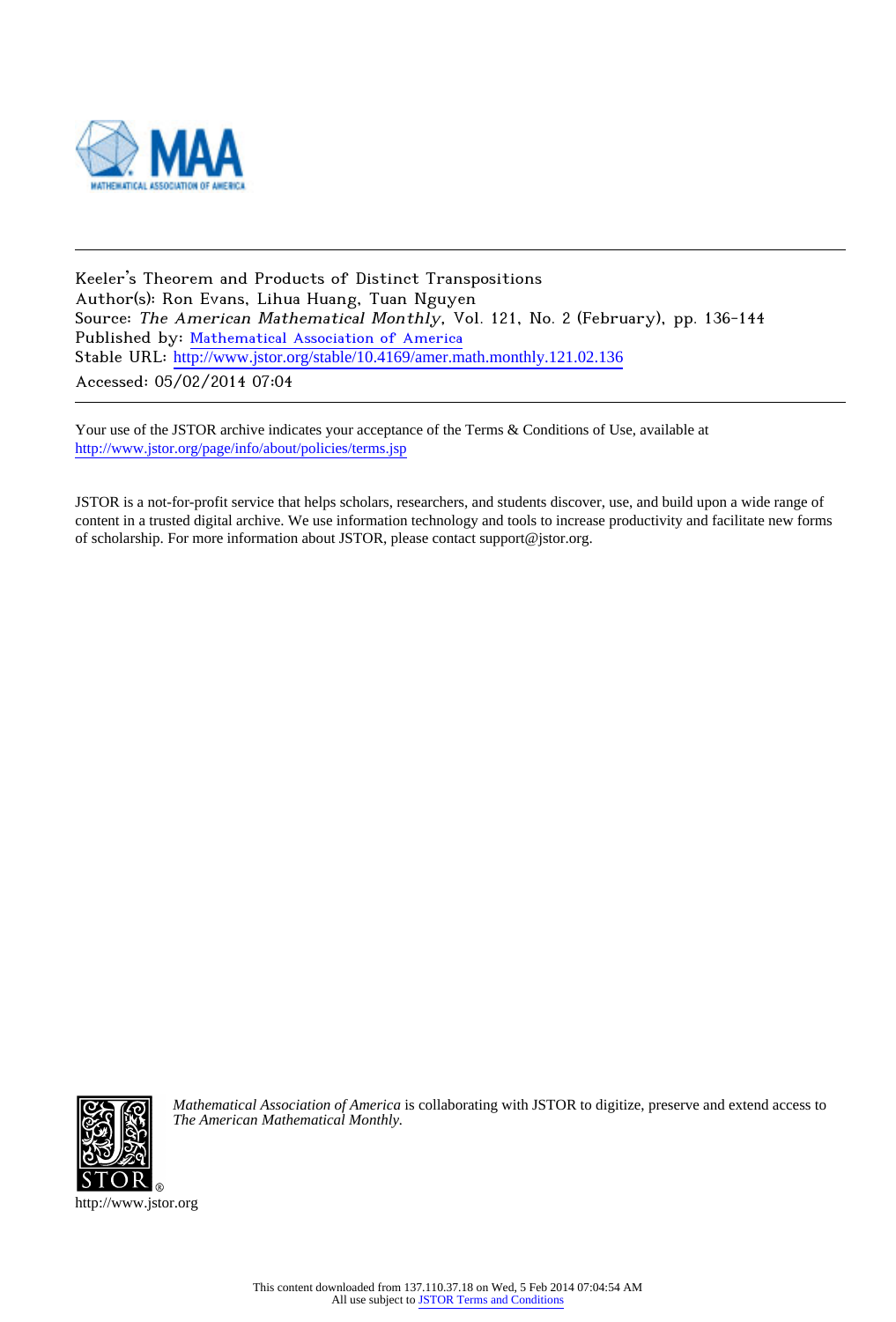# **Keeler's Theorem and Products of Distinct Transpositions**

## **Ron Evans, Lihua Huang, and Tuan Nguyen**

**Abstract.** An episode of the television series *Futurama* features a two-body mind-switching machine, which will not work more than once on the same pair of bodies. After the Futurama community engages in a mind-switching spree, the question is asked, "Can the switching be undone so as to restore all minds to their original bodies?" Ken Keeler found an algorithm that undoes any mind-scrambling permutation with the aid of two "outsiders." We refine Keeler's result by providing a more efficient algorithm that uses the smallest possible number of switches. We also present best possible algorithms for undoing two natural sequences of switches, each sequence effecting a cyclic mind-scrambling permutation in the symmetric group  $S_n$ . Finally, we give necessary and sufficient conditions on *m* and *n* for the identity permutation to be expressible as a product of *m* distinct transpositions in *S<sup>n</sup>* .

**1. INTRODUCTION.** "The Prisoner of Benda" [**[13](#page-8-0)**], an acclaimed episode of the animated television series *Futurama*, features a two-body mind-switching machine. Any pair can enter the machine to swap minds, but there is one serious limitation: The machine will not work more than once on the same pair of bodies.

After the Futurama community indulges in a mind-switching frenzy, the question is raised: "Can the switching be undone so as to restore all minds to their original bodies?" The show provides an answer using what is known in the popular culture as "Keeler's theorem" [**[5](#page-8-1)**]. The theorem is the brainchild of the show's writer Ken Keeler [**[8](#page-8-2)**], who earned a Ph.D. in applied mathematics from Harvard University in 1990 [**[10](#page-8-3)**] before becoming a television writer/producer. For "The Prisoner of Benda," Keeler garnered a 2011 Writers Guild Award [**[14](#page-8-4)**].

The problem of undoing the switching can be modeled in terms of group theory. Represent the bodies involved in the switching frenzy by  $\{1, 2, \ldots, n\}$ . The symmetric group  $S_n$  consists of the *n*! permutations of  $\{1, 2, \ldots, n\}$ . Let *I* denote the identity permutation. A 2-cycle (*ab*) is called a transposition; it represents the permutation that switches the minds of bodies *a* and *b*. The *k*-cycle  $(a_1 \ldots a_k)$  is the permutation that sends  $a_1$ 's mind to  $a_2$ ,  $a_2$ 's mind to  $a_3$ , ..., and  $a_k$ 's mind to  $a_1$ . Following the convention in [[1](#page-8-5)], we compute products (i.e., compositions) in  $S_n$  from right to left. For example,  $(123) = (12)(23) = (13)(12) = (23)(13)$ .

The successive swapping of minds during the switching frenzy can be represented by a product *P* of distinct transpositions in *Sn*. (The transpositions must be distinct due to the limitation of the machine.) In addition to viewing *P* formally as a product, we can also view *P* as a permutation. It will be assumed that this permutation is nontrivial; otherwise, nothing needs to be undone. For an example of *P*, suppose that 2 switches minds with 3 and then 2 switches minds with 1; this corresponds to the product  $P =$  $(12)(23)$ , yielding the mind-scrambling permutation  $P = (123)$ .

To restore all minds to their original bodies, we must find a product  $\sigma$  of distinct transpositions such that the permutation  $\sigma P$  equals *I*, and such that the transposition factors in the product  $\sigma$  are distinct from those in the product P. Such a  $\sigma$  is said to

http://dx.doi.org/10.4169/amer.math.monthly.121.02.136

MSC: Primary 20B30, Secondary 05C25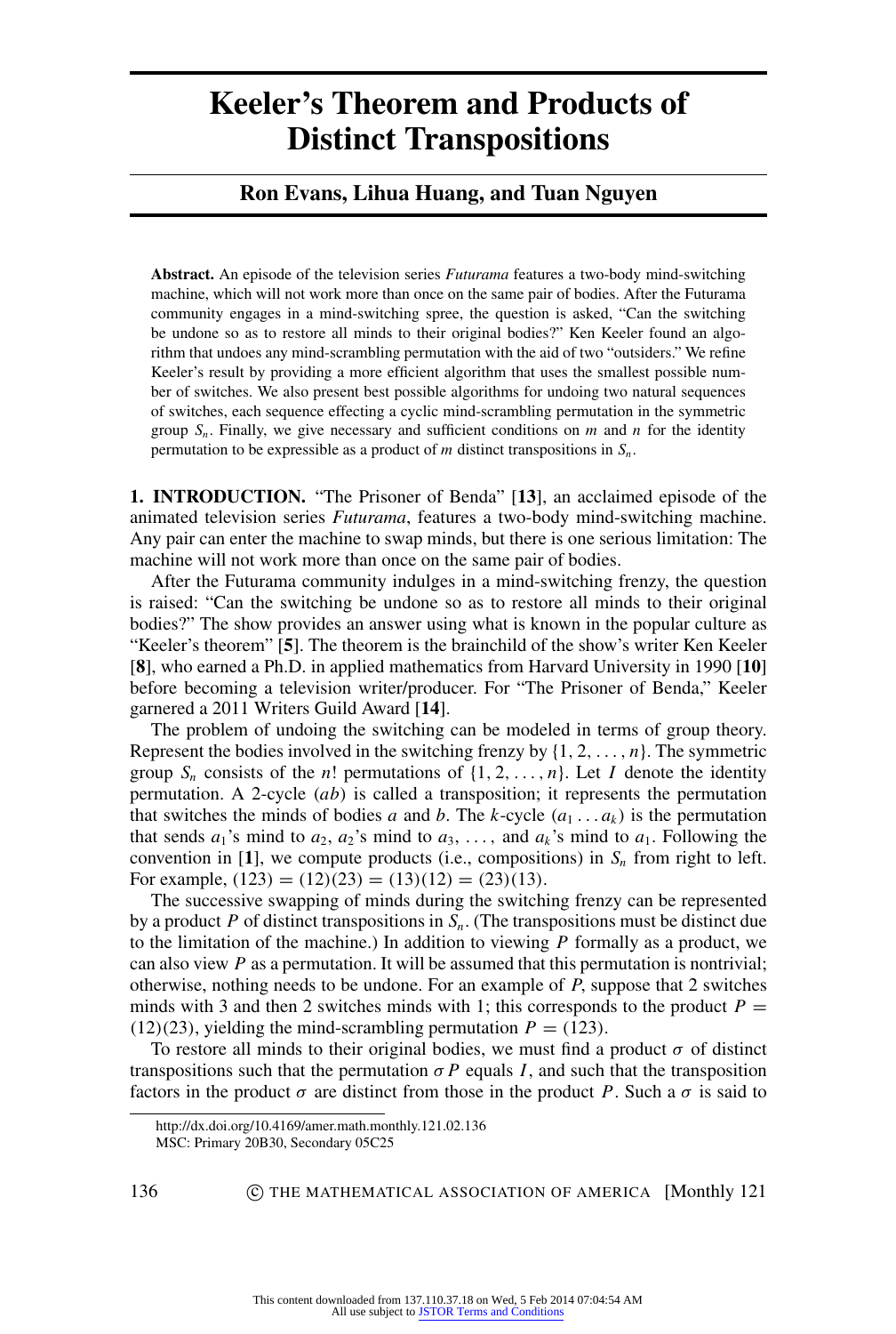*undo P*. From now on, the phrase "transposition factors" will be shortened simply to "factors".

In the aftermath of a switching frenzy, the community may have no recollection of the sequence of switches that had taken place. It is then expedient to find a product  $\sigma$  that is guaranteed to undo the mind-scrambling permutation  $P \in S_n$  *regardless* of which sequence of transpositions in  $S_n$  had effected  $P$ . Keeler's theorem explicitly produces such a product  $\sigma \in S_{n+2}$ . Each factor in Keeler's  $\sigma$  contains at least one entry in the set {*x*, *y*}, where

$$
x := n + 1 \quad \text{and} \quad y := n + 2;
$$

hence the factors in  $\sigma$  are distinct from whatever transpositions had effected *P*. We can view *x* and *y* as altruistic *outsiders* who had never entered the machine during the frenzy, but who are subsequently willing to endure frequent mind switches in order to help others restore their minds to their original bodies.

Viewed as a permutation, *P* can be expressed (uniquely up to ordering) as the product  $P = C_1 \cdots C_r$  $P = C_1 \cdots C_r$  $P = C_1 \cdots C_r$  of nontrivial disjoint cycles  $C_1, \ldots, C_r$  in  $S_n$  [1, p. 77]. For each  $i = 1, \ldots, r$ , let  $k_i$  denote the length of cycle  $C_i$ . While discussing Keeler's theorem and our refinement (Theorem 1), we will assume that  $k_1 + \cdots + k_r = n$ . This presents no loss of generality, since if  $k_1 + \cdots + k_r = m < n$ , then we could relabel the bodies and mimic the arguments using *m* in place of *n*.

We now describe Keeler's method for constructing a product  $\sigma \in S_{n+2}$  that undoes  $P = C_1 \cdots C_r$ . For convenience of notation, write  $k = k_1$ , so that  $C_1$  is a *k*-cycle  $(a_1 \dots a_k)$  with each  $a_i \in \{1, 2, \dots, n\}$ . It is easily checked that  $\sigma_1 C_1 = (xy)$ , where  $\sigma_1$  is the product of  $k + 2$  transpositions given by

<span id="page-2-0"></span>
$$
\sigma_1 = (xa_1)(xa_2)\cdots (xa_{k-1}) \cdot (ya_k)(xa_k)(ya_1). \tag{1}
$$

For each  $C_i$ , define analogous products  $\sigma_i$  of  $k_i + 2$  transpositions satisfying

$$
\sigma_i C_i = (xy) \quad \text{for} \quad i = 1, \dots, r.
$$

Note that every factor of  $\sigma_i$  has the form  $(xu)$  or  $(yu)$  for some entry *u* in  $C_i$ . Since disjoint cycles commute,  $(xy)$  commutes with every transposition in  $S_n$ , so  $\tau := \sigma_r \cdots \sigma_2 \sigma_1$  is a product of distinct transpositions for which  $\tau P = (xy)^r$ . Taking

<span id="page-2-1"></span>
$$
\sigma = \begin{cases} (xy)\tau, & \text{if } r \text{ is odd} \\ \tau, & \text{if } r \text{ is even,} \end{cases}
$$
 (2)

we find that  $\sigma$  undoes *P* and  $\sigma$  is a product of distinct transpositions in  $S_{n+2}$ , each containing at least one entry in {*x*, *y*}, as desired.

By [\(1\)](#page-2-0) and [\(2\)](#page-2-1), the number of factors in Keeler's  $\sigma$  is either  $n + 2r + 1$  or  $n + 2r$ , according to whether  $r$  is odd or even. In Theorem 1 of the next section, we refine Keeler's method by showing that *P* can be undone via a product of only  $n + r + 2$ distinct transpositions, each containing at least one entry in {*x*, *y*}. We show, moreover, that this result is best possible in the sense that  $n + r + 2$  cannot be replaced by a smaller number. Thus, Keeler's algorithm is optimal for  $r = 1$  and  $r = 2$ , but for no other *r*.

With the aim of finding interesting classes of products that can be undone using *fewer* than two outsiders, we examined what are undoubtedly the two most natural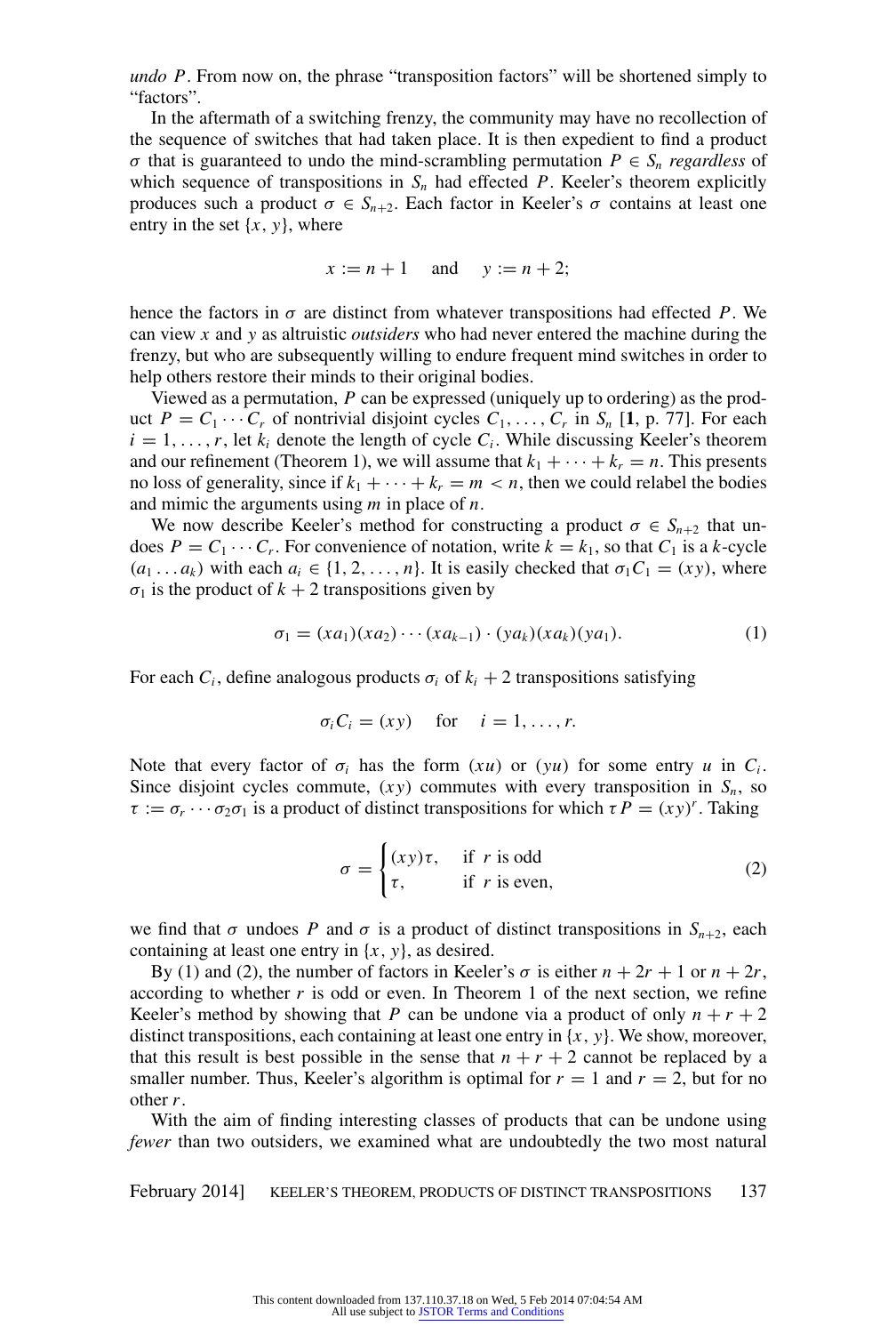products *P* in  $S_n$  effecting the cycle  $(12 \dots n)$  $(12 \dots n)$  $(12 \dots n)$ , namely [1, p. 81]

$$
P_1 = (12)(23)(34) \cdots (n-1, n)
$$
 and  $P_2 = (n-1, n) \cdots (3n)(2n)(1n)$ .

Theorems 2 and 3 determine how many outsiders and how many mind switches are necessary and sufficient to undo each of these two products. Theorem 2 shows that for  $n \geq 5$ ,  $P_1$  can be undone without any outsiders, using only  $n + 1$  switches, where  $n + 1$  is best possible. Theorem 3 shows that for  $n \geq 3$ ,  $P_2$  can be undone using only one outsider, again with  $n + 1$  switches, where  $n + 1$  is best possible.

Suppose for the moment that  $n \geq 5$ . While  $P_1$  and  $P_2$  can both be undone with fewer than two outsiders, there are other products  $P_3(n)$  in  $S_n$  effecting  $(12 \dots n)$  for which *two* outsiders are required to undo  $P_3(n)$ . For an example with  $n = 5$ , let

 $P_3(5) := (54)(53)(52)(51)(12)(23)(14)(13)(24)(34) = (12345).$ 

Note that all ten transpositions in  $S_5$  are factors of  $P_3(5)$ . Suppose, for the purpose of contradiction, that  $P_3(5)$  can be undone by a product  $\sigma$  in  $S_6$ , i.e., with just one outsider. Every entry in  $P_3(5)$  must appear in  $\sigma$ , so  $\sigma$  must be a product of the five factors (61), (62), (63), (64), (65) in some order. The permutation  $\sigma$  thus fails to fix the entry 6, which yields the contradiction  $\sigma P_3(5) \neq I$ . The argument for  $n = 5$  works the same way for all  $n \ge 5$  of the form  $4k + 1$  or  $4k + 2$ . Simply take  $P_3(n) := P_2 J$ , where  $P_2$  is defined in Theorem 3, and  $J$  is the identity formulated as a product of all  $\binom{n-1}{2}$  $\binom{1}{2}$  transpositions in *S*<sub>*n*−1</sub>, as in Theorem 4. We omit the argument for *n* of the form  $4k$  or  $4k + 3$ , as it's a bit more involved.

The products  $P_1$  and  $P_2$  each have the property that no two consecutive factors are disjoint. In contrast, consider the product of *m* disjoint factors

$$
P(m) := (12)(34) \dots (2m - 1, 2m).
$$

We call *P*(*m*) the *Stargate switch* because *P*(2) represents a sequence of mind swaps featured in an episode of the sci-fi television series *Stargate SG-1* [**[4](#page-8-6)**]. The first and second authors [[3](#page-8-7)] have given an optimal algorithm for undoing  $P(m)$ ; for  $m > 1$ , the algorithm requires no outsiders.

When  $n \geq 5$ , Theorem 2 provides equalities of the form  $\sigma P_1 = I$ , which express the identity *I* as a product of 2*n* distinct transpositions in  $S_n$ . Such equalities lead to the question: What are necessary and sufficient conditions on  $m$  and  $n$  for  $I$  to be expressible as a product of *m* distinct transpositions in  $S_n$ ? Theorem 4 provides the answer. It is necessary and sufficient that *m* be an even integer with  $6 \le m \le {n \choose 2}$  $\binom{n}{2}$ .

In order to prove Theorems 2–4, we require some properties of cycles proved via graph theory in Lemma 1. The proof of Lemma 1(c) incorporates an idea of Jacques Verstraete in a proof due to Isaacs [**[7](#page-8-8)**]. We are grateful for their permission to include it here, as our original proof was considerably less elegant.

We will also need the well-known "Parity theorem," which shows that the identity permutation *I* cannot equal a product of an odd number of transpositions. Two proofs of the Parity theorem may be found in [**[1](#page-8-5)**, pp. 82, 149]; for an elegant recent proof, see Oliver [**[12](#page-8-9)**].

**2. AN OPTIMAL REFINEMENT OF KEELER'S METHOD.** Keeler's algorithm was designed to undo every mind-scrambling permutation  $P = C_1 \cdots C_r$  that is effected by an unknown sequence of mind swaps. In this section, we present another such algorithm. While Keeler's algorithm is optimal only for  $r \leq 2$ , we prove that our algorithm is optimal for all *r*.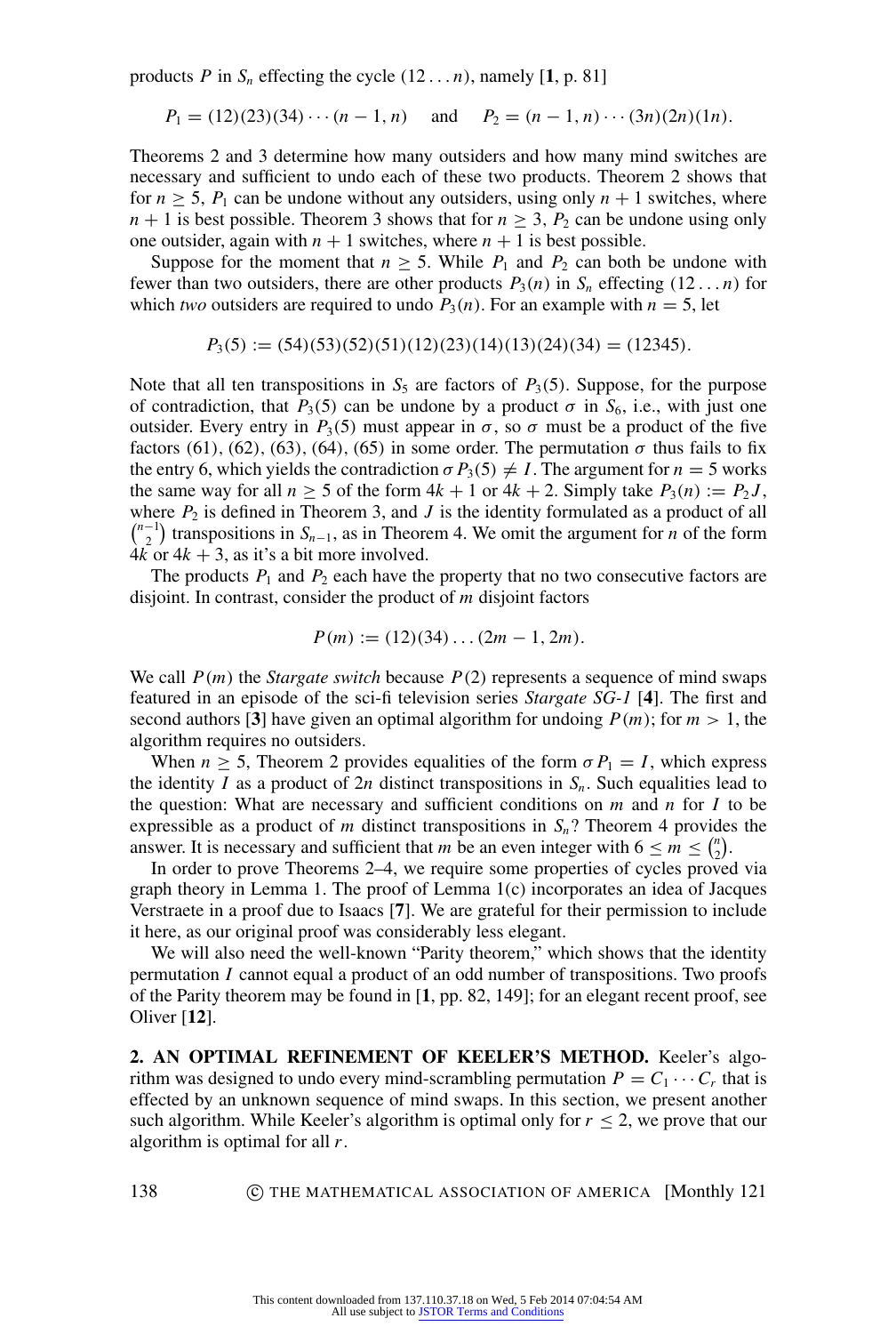**Theorem 1.** Let  $P = C_1 \cdots C_r$  be a product of r disjoint  $k_i$ -cycles  $C_i$  in  $S_n$ , with  $k_i \geq 2$ *and*  $n = k_1 + \cdots + k_r$ *. Define*  $x = n + 1$  *and*  $y = n + 2$ *. Then P can be undone* by *a product*  $\lambda$  *of*  $n + r + 2$  *distinct transpositions in*  $S_{n+2}$ *, each containing at least one entry in*  $\{x, y\}$ *. Moreover, this result is best possible in the sense that*  $n + r + 2$  *cannot be replaced by a smaller number.*

*Proof.* Write  $k = k_1$ , so that  $C_1$  is a *k*-cycle  $(a_1 \ldots a_k)$ . Corresponding to the cycle  $C_1$ , define

$$
G_1(x) = (a_1x)(a_2x) \cdots (a_kx)
$$
 and  $F_1(x) = (a_1x)$ .

Corresponding to each cycle  $C_i$  for  $i = 1, \ldots, r$ , define  $G_i(x)$  and  $F_i(x)$  analogously. Set

$$
\lambda = (xy) \cdot G_r(x) \cdots G_2(x) \cdot (a_k x) G_1(y) (a_1 x) \cdot F_2(y) \cdots F_r(y).
$$

It is readily checked that  $\lambda$  undoes *P* and that  $\lambda$  is a product of  $n + r + 2$  distinct transpositions in  $S_{n+2}$ , each containing at least one entry in  $\{x, y\}$ .

It remains to prove optimality. Suppose, for the purpose of contradiction, that *P* can be undone by a product  $\sigma$  of  $t < n + r + 2$  distinct transpositions in  $S_{n+2}$ , each containing at least one entry in  $\{x, y\}$ . Then by the Parity theorem,  $t \le n + r$ .

On the other hand, we have the lower bound  $t \geq n$ , since each of the *n* entries in *P* must occur (coupled with *x* or *y*) in a factor of  $\sigma$ . Let *A* denote the set of entries in  $C_1 = (a_1 \dots a_k)$ , and let *a* denote the rightmost element of *A* appearing in the product σ. Since *P* maps *a* to some other element of *A*, it follows that *a* appears twice in σ, i.e.,  $\sigma$  has both of the factors  $(ax)$  and  $(ay)$ . The same argument shows that each of the *r* cycles  $C_i$  contains an entry that appears twice in  $\sigma$ . Thus, the inequality  $t \geq n$ can be strengthened to  $t > n + r$ . Consequently,  $t = n + r$ . It follows that each of the *r* cycles  $C_i$  contains exactly one entry that appears twice in  $\sigma$ , and the other  $n - r$ entries appear only once. This accounts for all  $n + r$  factors of  $\sigma$ , so in particular,  $(xy)$ cannot be a factor of  $\sigma$ .

Let  $a'$  denote the leftmost element of *A* appearing in the product  $\sigma$ . Since *P* maps some element of *A* to *a'*, it follows that *a'* appears twice in  $\sigma$ . Since *a* is the only element of *A* that appears twice in  $\sigma$ , we must have  $a = a'$ . Consequently, we have shown the following two properties of *C*1:

- (i) there is a unique entry  $a$  in  $C_1$  for which the transpositions  $(ax)$  and  $(ay)$  both occur as factors of  $\sigma$ , and
- (ii) each entry of  $C_1$  other than *a* occurs in exactly one factor of  $\sigma$ , and that factor lies strictly between (*ax*) and (*ay*).

These two properties are similarly shared by each of the *r* cycles *C<sup>i</sup>* .

Let  $N_1$  denote the number of transpositions in  $\sigma$  that lie strictly between its factors  $(ax)$  and  $(ay)$ . Define  $N_i$  similarly for each of the *r* cycles  $C_i$ . We may assume without loss of generality that  $N_1 \leq N_i$  for all *i*. We may also assume that the factor  $(ax)$  in  $\sigma$ lies to the left of the factor  $(ay)$ , and that  $a = a_k$ .

Let  $M_{y}$  denote the set of factors in  $\sigma$  that contain the entry y and that lie between  $(a_k x)$  and  $(a_k y)$  inclusive. Suppose, for the purpose of contradiction, that every transposition in  $M_v$  has the form  $(a_i y)$  for some  $a_i \in A$ . Since  $\sigma$  must send  $a_{i+1}$  to  $a_i$  for each  $i = 1, \ldots, k - 1$ , it follows that the elements of  $M_{\nu}$  have to occur in the following order in  $\sigma$ :

$$
(a_1y), (a_2y), \ldots, (a_{k-1}y), (a_ky).
$$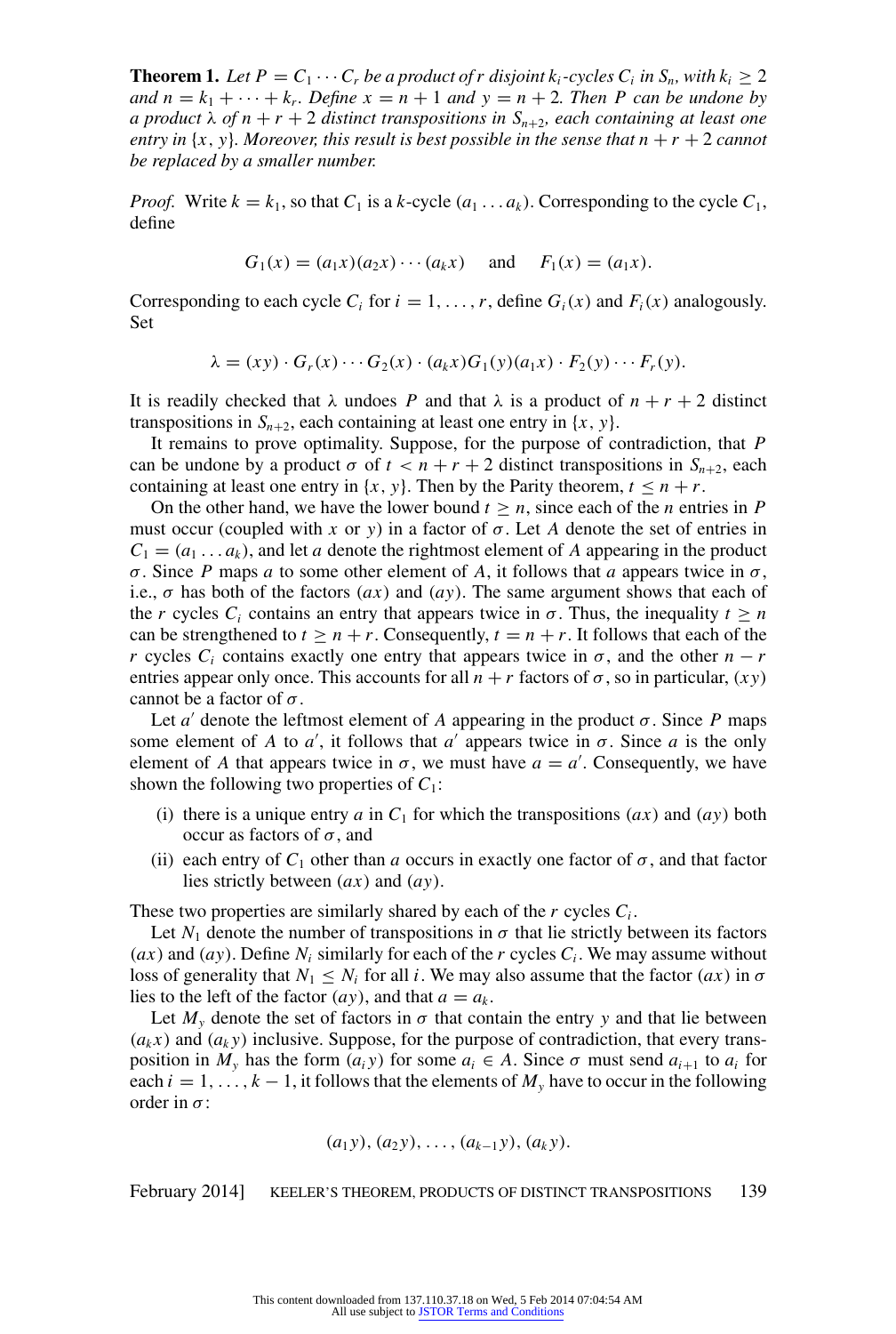But then  $\sigma$  could not send  $a_1$  to  $a_k$ , a contradiction. Thus some transposition in  $M_y$ must have the form  $(hy)$ , where  $h \notin A$ . Consider the rightmost  $(hy) \in M_y$  with  $h \notin A$ *A*. For some fixed  $j > 1$ , *h* is an entry of the cycle  $C_j$ . Among all the elements  $(a_i y) \in M_y$  that lie to the right of  $(hy)$ , let  $(a_m y)$  denote the one closest to  $(hy)$ . As  $\sigma$ cannot send  $a_m$  to *h*, it follows that the entry *h* occurs twice between  $(a_k x)$  and  $(a_k y)$ , i.e.,  $\sigma$  has factors (*hx*) and (*hy*) both lying strictly between ( $a_k x$ ) and ( $a_k y$ ). Thus,  $N_i$  <  $N_1$ . This violates the minimality of  $N_1$ , giving us the desired contradiction.

### **3. A LEMMA ON FACTORIZATIONS OF CYCLES.**

**Lemma 1.** *For*  $2 \leq k \leq n$ *, suppose that the k-cycle*  $(a_1 \ldots a_k) \in S_n$  *equals a product P of t transpositions in Sn. Then*

- (a)  $t \geq k 1$ ,
- (b) when  $t = k 1$ , the set of entries in P is  $V := \{a_1, \ldots, a_k\}$ , and
- (c) when  $t = k 1$ , at least one factor of P has the form  $(a_i a_{i+1})$  with  $1 \le i \le k$ .

*Proof.* Since  $(i)(ab)(i)$  equals a transposition, a product of nondistinct transpositions reduces to a shorter product of distinct transpositions. Thus, it suffices to prove the result when the factors of *P* are distinct. Let *W* denote the set of entries in the product *P*. Note that *W* contains the set  $V := \{a_1, \ldots, a_k\}$ . Define a graph *G* with vertex set *W* and with *t* edges [*i*, *j*] corresponding to the *t* transposition factors (*ij*) of *P*. Since  $P = (a_1 \dots a_k)$  is a product of these *t* transpositions, the graph *G* has a connected component *H* whose vertex set contains *V*. A connected graph with *M* vertices has at least  $M - 1$  edges [[2](#page-8-10), Theorem 11.2.1, p. 163], so  $H$  and hence  $G$  must have at least  $|V| - 1 = k - 1$  edges. Thus  $t > k - 1$ . This proves part (a). (For another proof of part (a), see [**[6](#page-8-11)**, p. 77]. For a generalization proved via linear algebra, see [**[9](#page-8-12)**].)

For the rest of this proof, suppose that  $t = k - 1$ . Then *H* has *t* edges, so  $G = H$ and *G* is connected. If *V* were *strictly* contained in *W*, then again by [**[2](#page-8-10)**, Theorem 11.2.1, p. 163], *G* would have at least *k* edges. Thus  $V = W$ , which proves part (b). (For a generalization of part (b), see [**[11](#page-8-13)**].)

To prove part (c), it remains to prove that one of the  $k - 1$  edges of *G* has the form  $[a_i, a_{i+1}]$  with  $1 \leq i \leq k$ . This is clear for  $k = 2$ , so we let  $k \geq 3$  and induct on k. A connected graph with  $k$  vertices is a tree if and only if it has  $k - 1$  edges [[2](#page-8-10), Theorem 11.2.1, p. 163]. Thus *G* is a tree. Let  $(a_u a_v)$  denote the rightmost factor of *P*, with  $u < v$ . Write  $w = v - u$ . If  $w = 1$ , we are done, so assume that  $w > 1$ . Define the disjoint cycles

$$
r = (a_{u+1} \dots a_v)
$$
 and  $s = (a_1 \dots a_u, a_{v+1}, \dots, a_k),$ 

so that *r* is a w-cycle and *s* is a  $(k - w)$ -cycle. If  $v = k$ , then *s* is interpreted as  $(a_1 \ldots a_u)$ , which in turn is interpreted as the identity permutation when  $u = 1$ . Define  $P'$  to be the product obtained from  $P$  by removing the rightmost factor  $(a_u a_v)$ . Let *G'* be the graph obtained from *G* by removing the edge  $[a_u, a_v]$ . Then *P'* has *k* − 2 factors and *G*<sup> $\prime$ </sup> has *k* − 2 edges. Since *P* = *sr*( $a_u a_v$ ), we have *P*<sup> $\prime$ </sup> = *sr*. It follows that  $G'$  is a forest of two trees  $R$  and  $S$ , where  $R$  is a tree on the  $w$  vertices  $a_{u+1}, \ldots, a_v$ , and *S* is a tree on the remaining vertices in *V*. The w-cycle *r* equals a product *Q* of the  $w - 1$  factors of *P* corresponding to the  $w - 1$  edges of *R*. Since  $w < k$ , it follows by induction that  $Q$ , and hence  $P$ , has a factor of the required form  $(a_i a_{i+1}).$  $\blacksquare$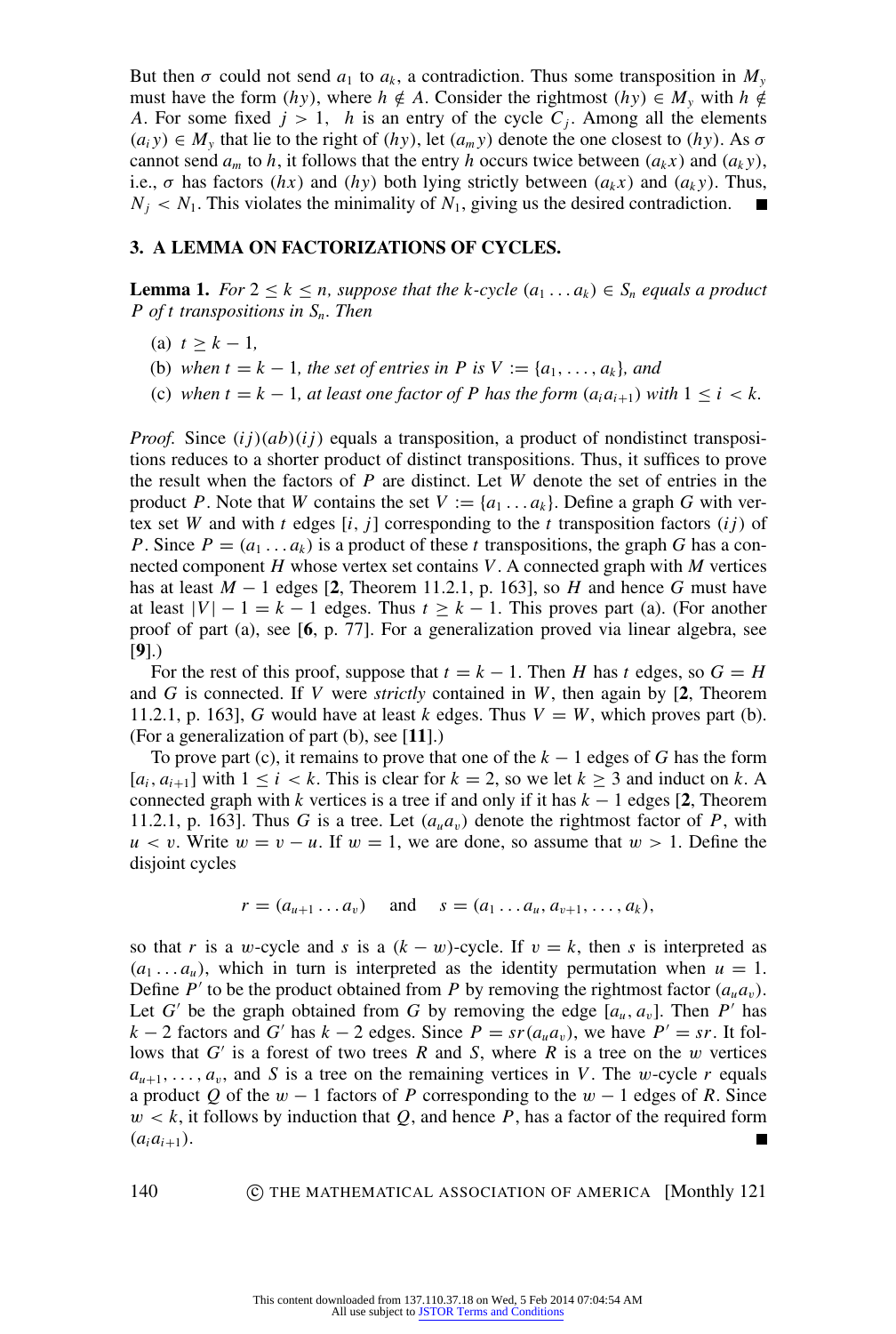#### **4. OPTIMAL METHODS TO UNDO**  $P_1$  AND  $P_2$ **.**

**Theorem 2.** For  $n \geq 5$ , let  $P_1$  denote the product of  $n-1$  transpositions in  $S_n$  given *by*  $P_1 = (12)(23)(34) \cdots (n-1, n)$ *. There exists a product*  $\sigma$  *of*  $n+1$  *distinct transpositions in S<sup>n</sup> that undoes P*1*, and this result is best possible in the sense that no such*  $\sigma$  *can have fewer than n* + 1 *distinct factors.* 

*Proof.* Define

$$
\sigma = (3n)(2, n - 1)(1n)(14)(2n)(13) \cdot (35) \cdot \cdot \cdot (3, n - 1),
$$

where, when  $n = 5$ , the empty product  $(35) \cdots (3, n - 1)$  is interpreted as the identity. It is easily checked that  $\sigma P_1 = I$  and that  $\sigma$  is a product of  $n + 1$  distinct transpositions in  $S_n$ , all distinct from the *n* − 1 transpositions in  $P_1$ . It remains to prove optimality.

Suppose, for the purpose of contradiction, that there exists a product  $E$  of  $k < n + 1$ distinct transpositions in  $S_n$  for which  $EP_1 = I$  and for which the *k* transpositions in *E* are distinct from the *n* − 1 transpositions in  $P_1$ . Since  $EP_1 = I$ , the Parity theorem shows that  $k \leq n - 1$ . On the other hand, since  $P_1 = (12 \dots n)$ , Lemma 1(a) gives  $k \geq n - 1$ . Thus, the number of transpositions in the product *E* is exactly  $n - 1$ . Note that  $E^{-1}$  is a product of these same  $n-1$  transpositions in reverse order, and  $E^{-1}$  =  $P_1 = (12 \dots n)$ . Hence by Lemma 1(c), one of these  $n - 1$  transpositions in *E* has the form  $(i, i + 1)$  with  $1 \le i \le n$ . This contradicts the distinctness of the factors of *E* from those in  $P_1$ , since by definition  $P_1$  is a product of all  $n-1$  transpositions  $(i, i + 1)$  with  $1 \leq i \leq n$ .  $\blacksquare$ 

**Theorem 3.** *For n* ≥ 3*, let P*<sub>2</sub> *denote the product of n* − 1 *transpositions in*  $S_n$  *given by*  $P_2 = (n, n-1) \cdots (n^3)(n^2)(n^3)$ . *There exists a product*  $\tau$  *of*  $n+1$  *distinct transpositions in Sn*+<sup>1</sup> *that undoes P*2*, and this result is best possible in the sense that no such*  $\tau$  *can have fewer than*  $n + 1$  *distinct factors.* 

*Proof.* Define

$$
\tau = (2, n + 1)(3, n + 1)(4, n + 1) \cdots (n, n + 1) \cdot (1, 2)(1, n + 1).
$$

It is easily checked that  $\tau P_2 = I$  and that  $\tau$  is a product of  $n + 1$  distinct transpositions in  $S_{n+1}$ , all distinct from the  $n-1$  transpositions in  $P_2$ . It remains to prove optimality.

Suppose, for the purpose of contradiction, that there exists a product  $F$  of  $k < n + 1$ transpositions in  $S_{n+1}$  for which  $FP_2 = I$  and for which the *k* transpositions in *F* are distinct from the  $n - 1$  transpositions in  $P_2$ . Since  $FP_2 = I$ , the Parity theorem shows that  $k \leq n - 1$ . On the other hand, since  $P_2 = (1, 2...n)$ , Lemma 1(a) gives  $k \geq n - 1$ . Thus, the number of transpositions in the product *F* is exactly  $n - 1$ . Note that  $F^{-1}$  is a product of these same  $n - 1$  transpositions in reverse order, and  $F^{-1} =$  $P_2 = (1, 2, \ldots, n)$ . Hence, by Lemma 1(b), the entries in these  $n - 1$  transpositions all lie in the set  $\{1, 2, \ldots n\}$ . Since the permutation *F* moves *n*, it follows that one of these  $n - 1$  transpositions in *F* has the form  $(in)$  with  $1 \le i \le n$ . This contradicts the distinctness of the factors of *F* from those in  $P_2$ , since by definition,  $P_2$  is a product of all  $n-1$  transpositions (*in*) with  $1 \le i \le n$ .  $\blacksquare$ 

**Remark.** When  $n = 2$ , two outsiders are required to undo  $P_1 = P_2 = (12)$ , and an optimal  $\sigma$  is given by  $(34)(23)(14)(24)(13)$ . In the cases  $n = 3$  and  $n = 4$ , one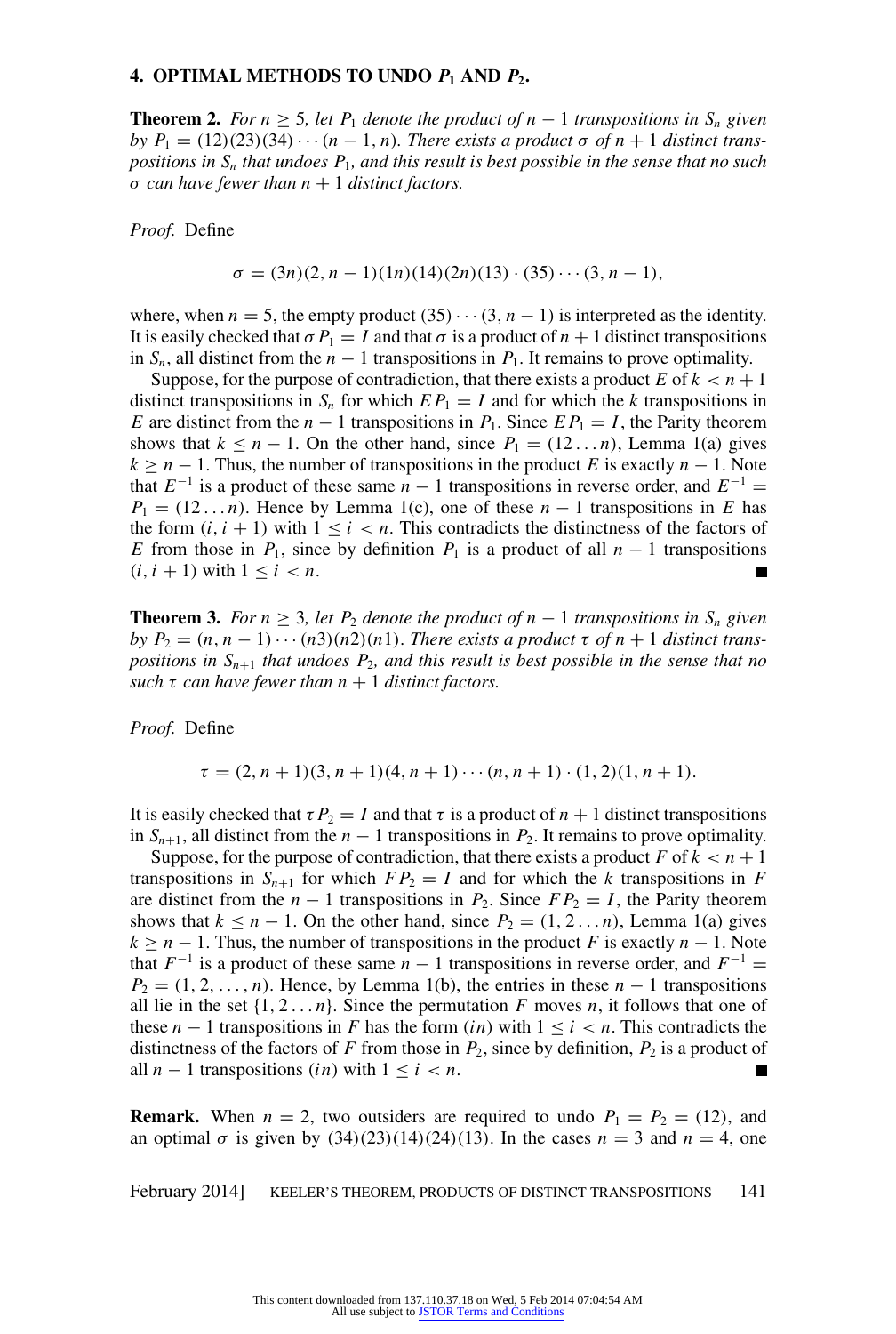outsider is required to undo  $P_1$ , and optimal  $\sigma$ 's are given by  $(14)(13)(24)(34)$  and  $(14)(25)(24)(35)(45)$ , respectively.

#### **5.** *I* **AS A PRODUCT OF** *m* **DISTINCT TRANSPOSITIONS IN** *Sn***.**

**Theorem 4.** *For the identity I to be expressible as a product of m distinct transpositions in*  $S_n$ *, it is necessary and sufficient that m be an even integer with*  $6 \le m \le {n \choose 2}$  $n \choose 2$ .

*Proof.* We begin by showing that the conditions are necessary. First, *m* must be even by the Parity theorem, and it is not hard to show that *m* cannot equal 2 or 4. Furthermore, *m* cannot exceed  $\binom{n}{2}$  $\binom{n}{2}$ , since  $\binom{n}{2}$  $\binom{n}{2}$  is the number of distinct transpositions in *S<sub>n</sub>*. This proves necessity, and it remains to show sufficiency.

Define  $f(a, b, c) = (ac)(ab)(bc)$ , which we view formally as a product of three transpositions, while noting that  $f(a, b, c)$  equals  $(ab)$  when viewed as a permutation. If a product  $\lambda$  of transpositions has a factor (*ab*), then formally replacing (*ab*) by *f* (*a*, *b*, *c*) increases the number of  $\lambda$ 's factors by 2, without altering  $\lambda$  as a permutation.

For even *m* in the appropriate range, we now show how to express *I* explicitly as a product of *m* distinct transpositions in *S*4, *S*5, *S*6, *S*7, and *S*8. An analogous treatment will then inductively express *I* as a product of *m* distinct transpositions in  $S_{4k}$ ,  $S_{4k+1}$ ,  $S_{4k+2}$ ,  $S_{4k+3}$ , and  $S_{4k+4}$  for all  $k \ge 2$ , thus completing the proof.

For  $m = 6$ , we have the base case

$$
I = (12)(23)(14)(13)(24)(34) \text{ in } S_4.
$$

This equality uses all six transpositions in  $S_4$ , so to consider the values  $m = 8, 10$ , we move up to  $S_5$ . For  $m = 8$ , replace the first transposition (12) above by  $f(1, 2, 5)$  to obtain

$$
I = (15)(12)(25)(23)(14)(13)(24)(34) \text{ in } S_5.
$$

For  $m = 10$ , replace the transposition (34) above by  $f(3, 4, 5)$  to obtain

$$
I = (15)(12)(25)(23)(14)(13)(24)(35)(34)(45) \text{ in } S_5.
$$

This equality uses all ten transpositions in  $S_5$ , so to consider the values  $m = 12, 14$ , we move up to  $S_6$ . For  $m = 12$ , replace (23) above by  $f(2, 3, 6)$  to obtain

 $I = (15)(12)(25)(26)(23)(36)(14)(13)(24)(35)(34)(45)$  in *S*<sub>6</sub>.

For  $m = 14$ , replace (45) above by  $f(4, 5, 6)$  to obtain

$$
I = (15)(12)(25)(26)(23)(36)(14)(13)(24)(35)(34)(46)(45)(56) \text{ in } S_6.
$$

This equality uses all of the fifteen transpositions in  $S<sub>6</sub>$  except for (16), so to consider the values  $m = 16, 18, 20$ , we move up to  $S_7$ . For  $m = 16$ ,  $m = 18$ , and  $m = 20$ , successively replace (12) by  $f(1, 2, 7)$ , (34) by  $f(3, 4, 7)$ , and (56) by  $f(5, 6, 7)$ , respectively. This yields the following for  $m = 20$ :

$$
I = (15)(17)(12)(27)(25)(26)(23)(36)(14)(13)(24)(35)
$$
  
× (37)(34)(47)(46)(45)(57)(56)(67) in S<sub>7</sub>.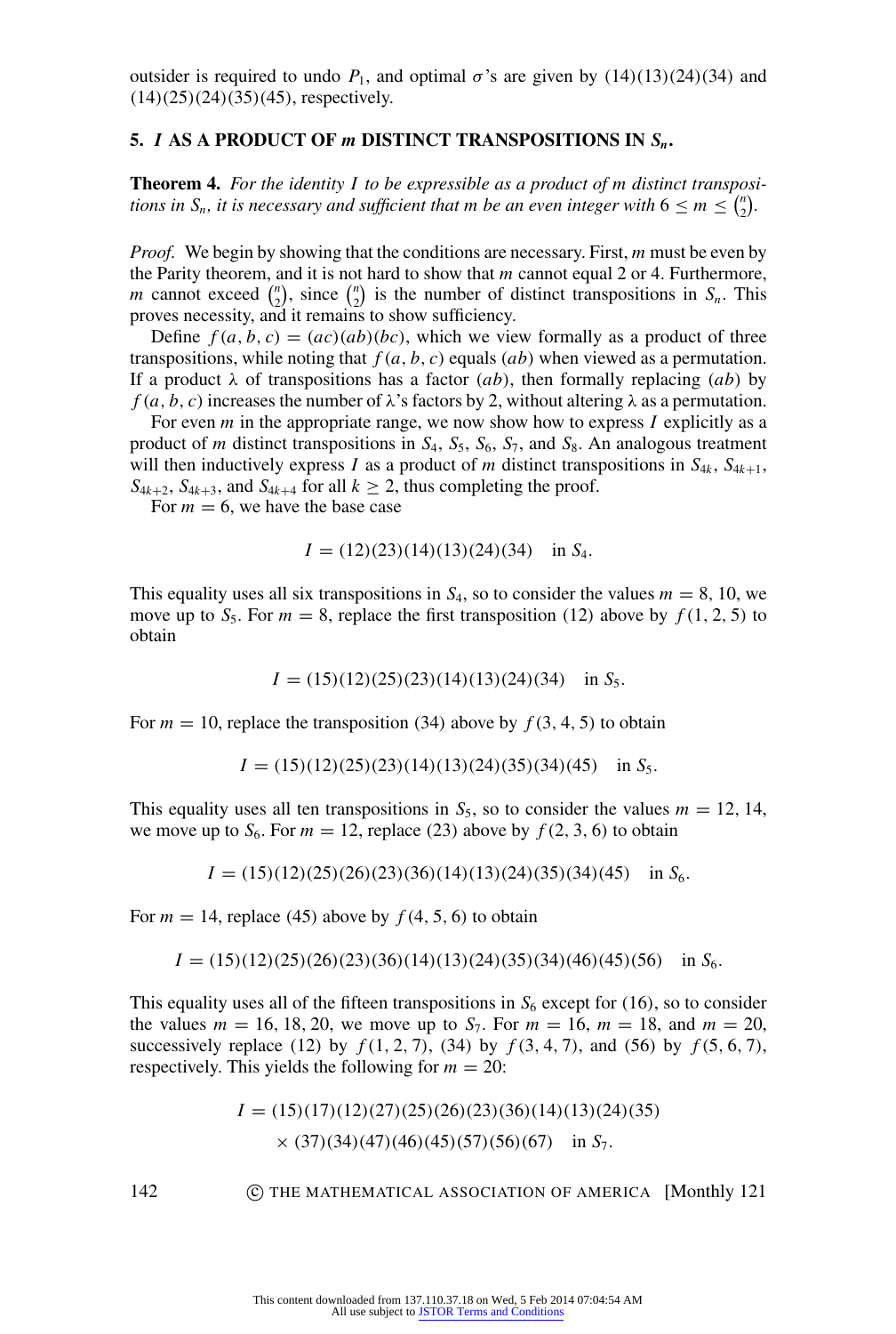This equality uses all of the twenty-one transpositions in  $S_7$  except for (16), so to consider the values  $m = 22, 24, 26, 28$ , we move up to  $S_8$ . For  $m = 22$ ,  $m = 24$ , and  $m = 26$ , successively replace (23) by  $f(2, 3, 8)$ , (45) by  $f(4, 5, 8)$ , and (67) by  $f(6, 7, 8)$ , respectively. This yields the following for  $m = 26$ :

$$
I = (15)(17)(12)(27)(25)(26)(28)(23)(38)(36)(14)(13)(24)(35)(37)
$$
  
× (34)(47)(46)(48)(45)(58)(57)(56)(68)(67)(78) in S<sub>8</sub>.

This equality uses all twenty-eight transpositions in  $S_8$  except (16) and (18). This suggests that we make the atypical replacement of  $(68)$  by  $f(6, 8, 1)$  to obtain the following for  $m = 28$ :

$$
I = (15)(17)(12)(27)(25)(26)(28)(23)(38)(36)(14)(13)(24)(35)(37)
$$
  
× (34)(47)(46)(48)(45)(58)(57)(56)(16)(68)(18)(67)(78) in S<sub>8</sub>.

This equality uses all twenty-eight transpositions in *S*8. From here, we can repeat the procedure.  $\blacksquare$ 

REFERENCES

- <span id="page-8-5"></span>1. J. Beachy and W. Blair, *Abstract Algebra*, third edition, Waveland Press, Long Grove, IL, 2006.
- <span id="page-8-10"></span>2. P. J. Cameron, *Combinatorics: Topics, Techniques, Algorithms*, Cambridge University Press, Cambridge, 1994.
- <span id="page-8-7"></span>3. R. Evans, L. Huang, *Mind Switches in Futurama and Stargate* (2012), available at [http://arxiv.org/](http://arxiv.org/abs/1209.4991) [abs/1209.4991](http://arxiv.org/abs/1209.4991).
- <span id="page-8-6"></span>4. Gateworld, synopsis of *Stargate SG-1* episode number 217 entitled "Holiday", first aired February 5, 1999 during season 2, available at <http://www.gateworld.net/sg1/s2/217.shtml>.
- <span id="page-8-1"></span>5. J. Grime, *Futurama* and Keeler's theorem: original edit, video exposition of Keeler's theorem as presented in *Futurama* 2010 episode "The Prisoner of Benda", uploaded on August 22, 2010, available at <http://www.youtube.com/watch?v=8M4dUj7vZJc>.
- <span id="page-8-11"></span>6. I. Martin Isaacs, *Algebra: A Graduate Course*, American Mathematical Society, Providence, RI, 1994.
- <span id="page-8-8"></span>7.  $\frac{1}{2}$ , email communication, January 23, 2012.
- <span id="page-8-2"></span>8. A. G. Levine, The *Futurama* of physics with David X. Cohen, *Amer. Physical Soc. News* **19** no. (2010), available from APS at <http://www.aps.org/publications/apsnews/201005/PROFILES.cfm>.
- <span id="page-8-12"></span><span id="page-8-3"></span>9. G. Mackiw, Permutations as products of transpositions, *Amer. Math. Monthly* **102** (1995) 438–440, available at <http://dx.doi.org/10.2307/2975036>.
	- 10. Mathematics Genealogy Project, data for Ken Keeler, available at [http://genealogy.math.ndsu.](http://genealogy.math.ndsu.nodak.edu/id.php?id=129988) [nodak.edu/id.php?id=129988](http://genealogy.math.ndsu.nodak.edu/id.php?id=129988).
- <span id="page-8-13"></span><span id="page-8-9"></span><span id="page-8-0"></span>11. D. Neuenschwander, On the representation of permutations as products of transpositions, *Elem. Math.* **56** (2001) 1–3, available at <http://dx.doi.org/10.1007/s000170050083>.
	- 12. R. K. Oliver, On the parity of a permutation, *Amer. Math. Monthly* **118** (2008) 734–735.
	- 13. T. Phillips, Math in the Media, Amer. Math. Soc., Original math on *Futurama* (2010), available at [http:](http://www.ams.org/news/math-in-the-media/10-2010-media) [//www.ams.org/news/math-in-the-media/10-2010-media](http://www.ams.org/news/math-in-the-media/10-2010-media).
	- 14. Writers Guild of America, Writers Guild Awards, 2011 Award Winners, available at [http://wga.org/](http://wga.org/content/default.aspx?id=4533) [content/default.aspx?id=4533](http://wga.org/content/default.aspx?id=4533).

<span id="page-8-4"></span>**RON EVANS** received a B.S. from the University of Michigan in 1967 and a Ph.D. from the University of Illinois in 1974. After a two-year instructorship at the University of Wisconsin, he joined the UCSD Mathematics Department in 1975. His recent work focuses on character sum evaluations, with connections to Hecke eigenfunctions. He is coauthor of *Gauss and Jacobi Sums* (Wiley, 1998) with his Ph.D. advisor Bruce C. Berndt and Kenneth S. Williams. His hobbies include playing the violin, bicycling, and losing to the computer at chess. *Department of Mathematics, University of California at San Diego, La Jolla, CA 92093-0112 revans@ucsd.edu*

**LIHUA HUANG** obtained her B.S. in mathematics from the University of California at San Diego in 2012. Her research interests include group theory and several complex variables. She has given presentations on her